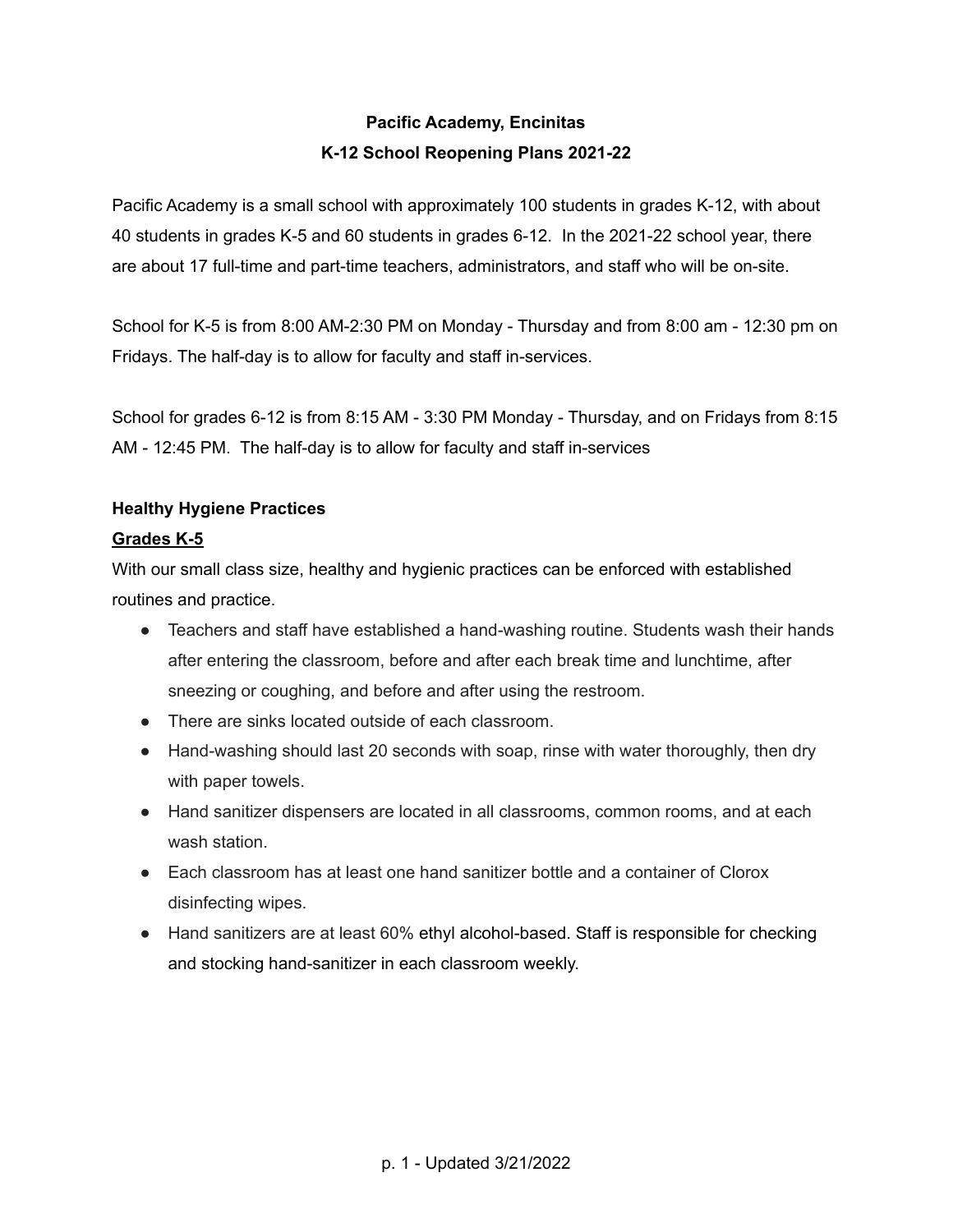#### **Grades 6-12**

With our small class size, healthy and hygienic practices can be enforced with established routines and practice.

- Hand washing is prioritized. Additional signage has been posted to remind all school members. Students and staff are reminded to wash hands before and after each break time and lunchtime, after sneezing or coughing, and before and after using the restroom.
- Hand-washing should last 20 seconds with soap, rinse with water thoroughly, then dry with paper towels.
- There are sinks located outside of each classroom.
- Hand-washing should last 20 seconds with soap, rinse with water thoroughly, then dry with paper towels.
- Hand sanitizer dispensers are located in all classrooms, common rooms, and at each wash station.
- Each classroom has at least one hand sanitizer bottle and a container of Clorox disinfecting wipes.
- Hand sanitizers are at least 60% ethyl alcohol-based. Staff is responsible for checking and stocking hand-sanitizer in each classroom weekly.

## **Cleaning and Disinfecting Protocols**

#### **Regular Cleaning**

- Pacific Academy has contracted Unlimited Services in order to disinfect and clean our school Monday through Saturday.
	- Disinfect and stock restrooms
	- Disinfect common touch areas (handrails, door handles, light switches)
	- Empty indoor and outdoor trash
	- Disinfect classroom desks when not in use
	- Disinfect computer lab workstations
	- Disinfect teacher's lounge
	- Clean outside tables
	- Clean and stock outdoor sink areas for handwashing
	- Clean classrooms, offices, and computer lab as available
	- Take out cardboard recycling
	- Maintain a neat and orderly janitorial supply closet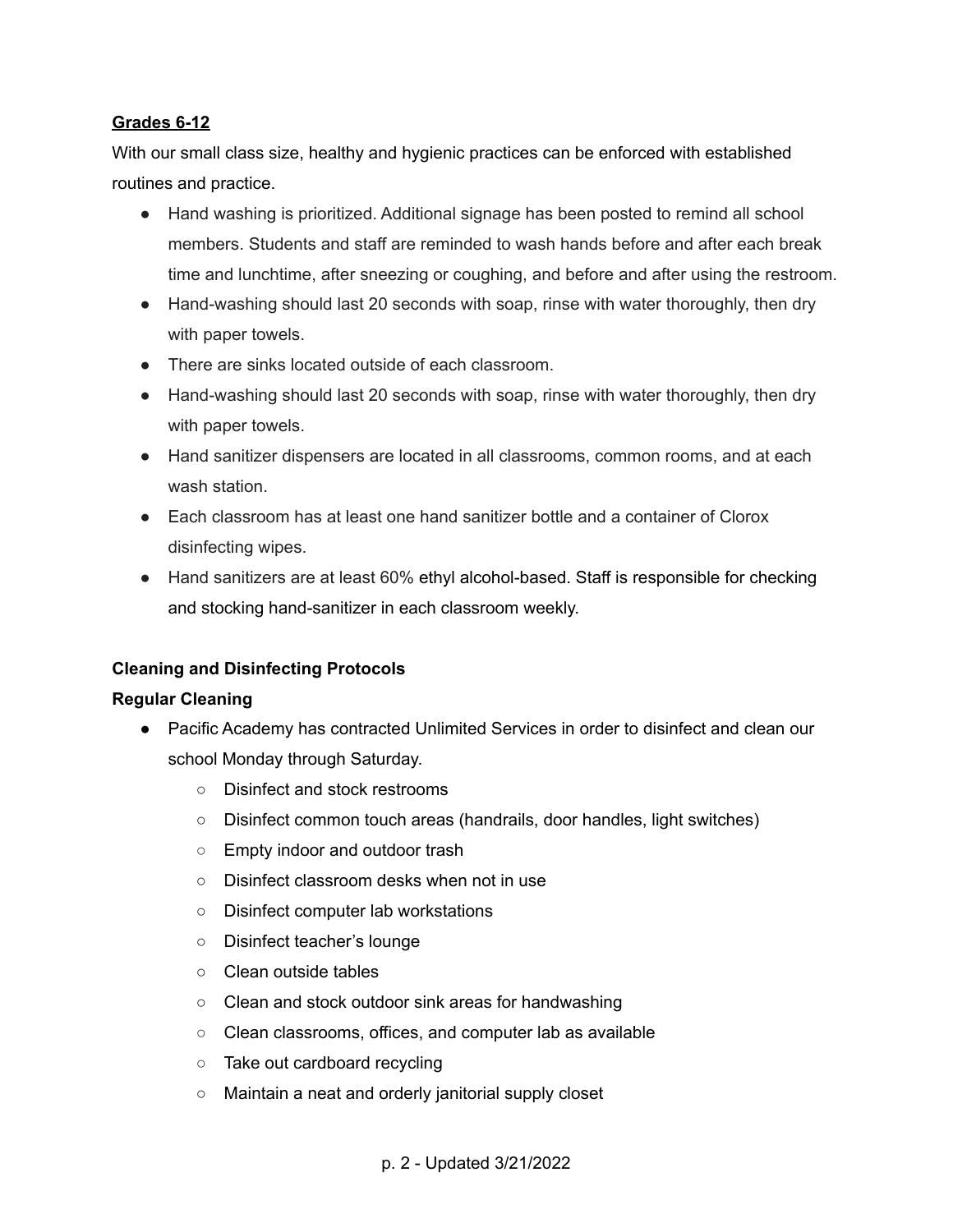- Assist administration with requests as necessary
- Disinfect all touchpoints, ex. light switches, door handles, and door pushes handrails.
- K-5 faculty keep gloves and disinfecting wipes or sprays in a secured location inside each K-5 classroom.
- Grade 6-12 students and teachers have access to Clorox wipes to clean their desk space before the start of each class.
- Wipes, sprays, and cleaning products used by faculty, staff, cleaning crews are on the Environmental Protection Agency (EPA) approved list N cleaning products against COVID-19.
- In the event of a positive COVID-19 case on campus, Unlimited Services will conduct a thorough environmental cleaning, including the use of a disinfectant agent, PH7Q, to be sprayed on desks, chairs, and surface areas.

#### **Sharing of Equipment/Material**

- Faculty and staff are trained to avoid sharing materials as much as possible.
- Technology devices and art supplies are not shared.

## **Lunch and Snack Time Protocol**

- Grades K-5 students may bring their own lunch.
- Grades 6-12 students may bring their own lunch.
- All students eat lunch at the outdoor tables.
- In the case of inclement weather, students may eat lunch in classrooms with a limit of 12 students per classroom.
- Staff and students may wipe down their desks with Clorox wipes before and after lunch.
- There is no sharing of food in school.
- Club food sales must be approved and will be conducted outside when approved.
- Food should not be eaten during class.
- Drinks are allowed in classrooms for grades 6 12 students.
- Faculty and staff are encouraged to eat outside when possible.
- Faculty and staff should respect others, including cleaning up, wiping down the table, wiping down the microwave, and using other good hygiene practices.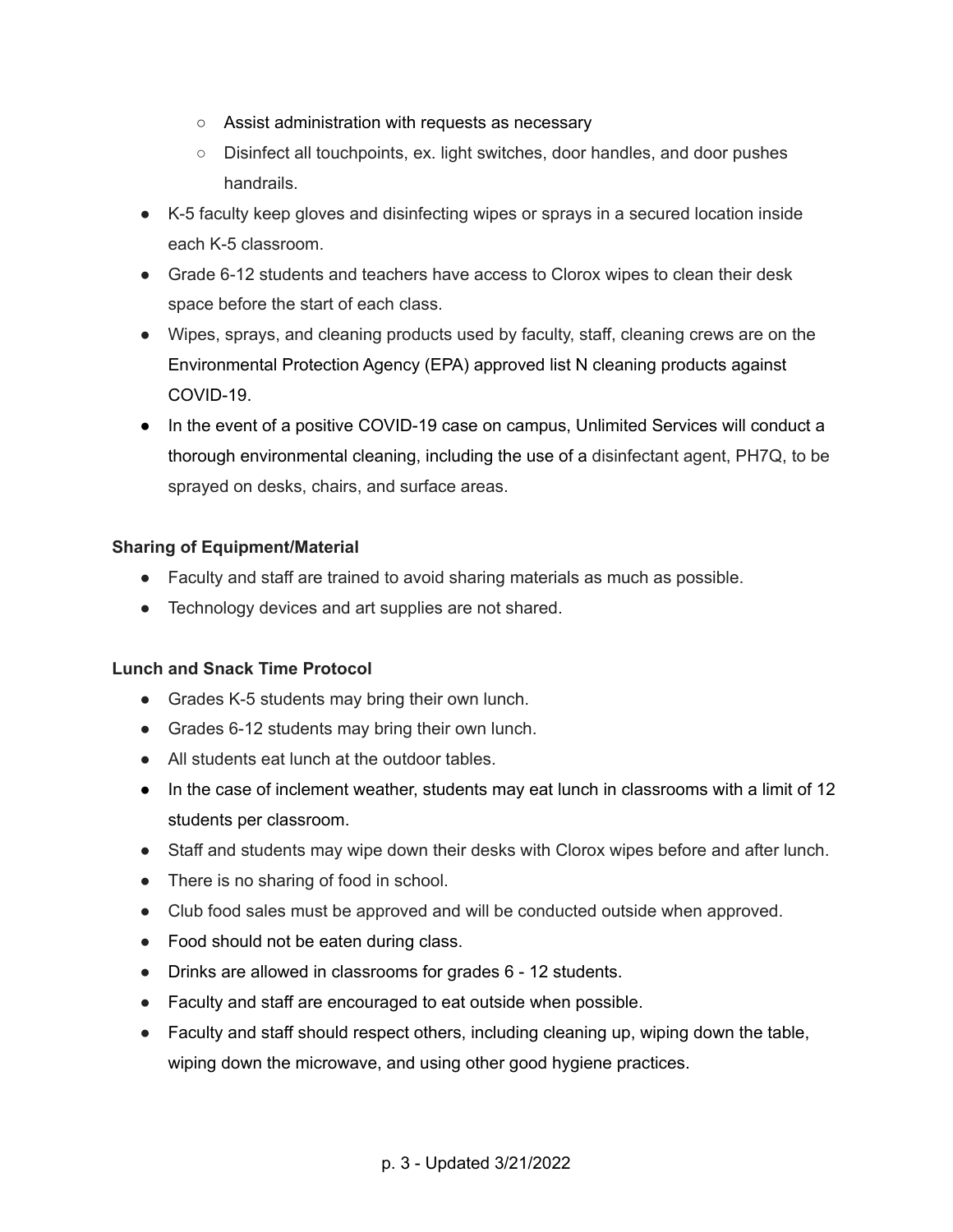## **Social Distancing Guidelines**

# **Physical Distancing and Barriers**

- Per CDPH, in-person instruction can occur safely without minimum physical distance requirements when other mitigation strategies (e.g., masking) are implemented.
- Each class has approximately 12 students.

## **Cohorting**

● K-12 students are in cohorts with assigned seats for each class.

## **Traffic Routines**

- Hallways are monitored in order to reduce congestion.
- Parents and guardians should not enter the building to drop off or pick up students and are encouraged to utilize our morning dropoff and afternoon pickup procedures.

# **Face Coverings and Physical Protective Gear**

- The mask mandate was scheduled to be lifted on **3/11/2022 at 11:59 PM.**
- As of **3/12/2022,** which is a Saturday, students, parents, & staff will have the option to wear a mask while being in or outdoors. This policy update will be in effect for PAE on **Monday, 3/14/2022**.
- Masks are already optional outdoors while on campus and have been since **8/26/2021.**
- The State of California's most recent mask mandate update does not change any of the remaining COVID protocols that we as a school must adhere to (i.e., COVID quarantine times, contact tracing, & COVID testing procedures).
- Lifting mask requirements on  $\frac{3}{12/2022}$  does not lift our current symptoms check procedures/requirements, testing procedures/requirements, or our quarantine times (based on the current decision tree).
- Lifting the mask requirements is not connected to the vaccination status of students or staff.
- In the event that PAE has a COVID case onsite, students, staff, & parents will be required to wear a mask while indoors until all COVID contact tracing can be administered and confirmed by PAE.
- You can choose to have your child remain off campus while the school completes our contact tracing map. This choice will not negatively impact your student's grades.
- There are spare masks for faculty, staff, students, and visitors in case needed. They are stocked, in our storage, at the front desk, and at the administrative office.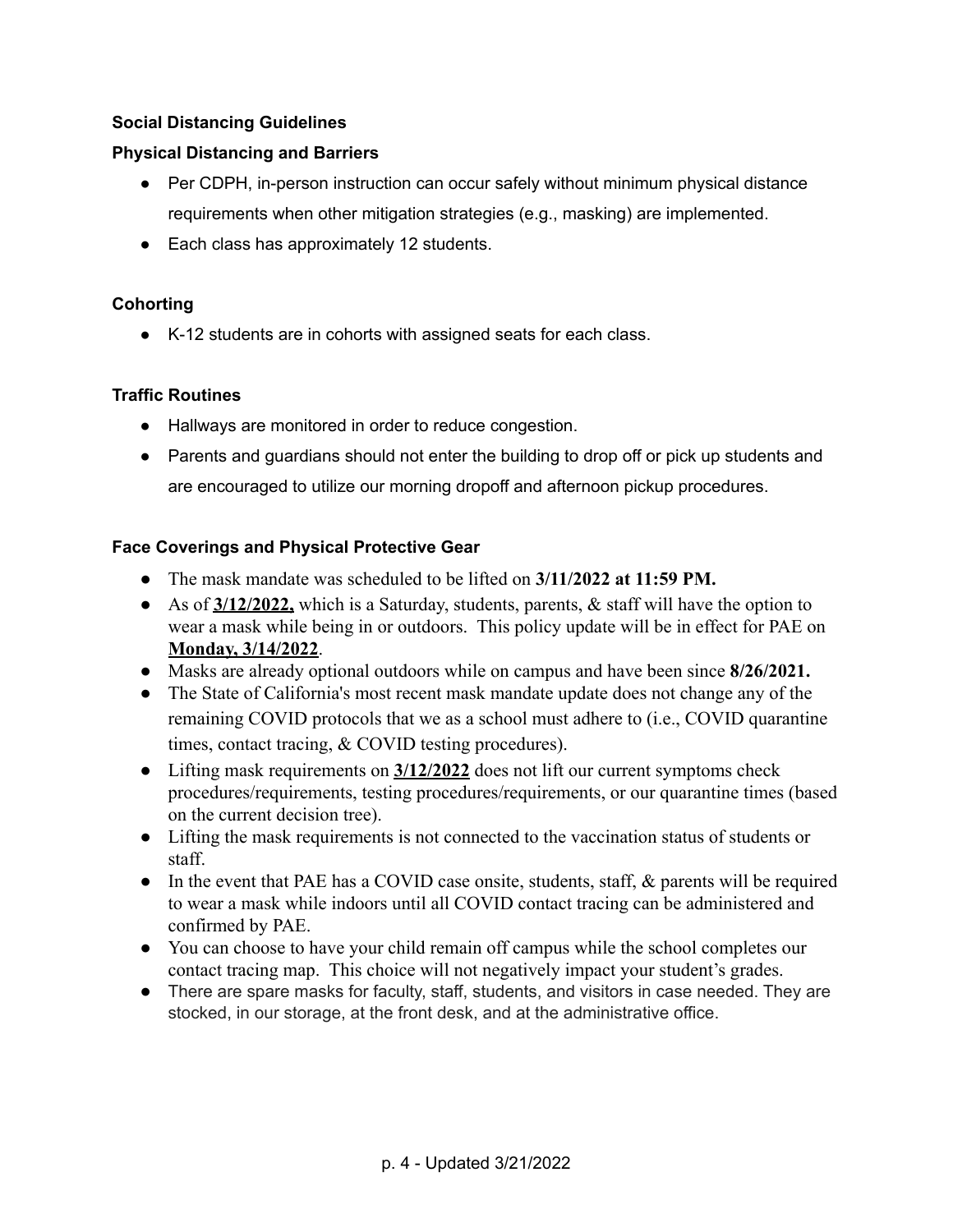### **Air Purifiers**

- All rooms have access to air purifier units.
- The air purifiers should not be in a corner or under anything. More open space around it is preferable. However, it also has to be out the way so no one walks into it or trips on an electrical cord.
- Please TURN OFF the air purifiers at the end of the day.
- Please do not move air purifiers to another room.
- If you notice a problem (one of the indicators lights on, noise issues, etc.), please email Mr. Gonzalez (Principal) and/or the Administrative Assistants, Mrs. Lee & Mrs. Lentz.
- In general, keeping outdoor doors closed is recommended for how air purifiers work, HOWEVER, that is not the recommendation for COVID-19 prevention. If the air quality is good and you have a door that opens to the outside, you may open the door.
- All Classrooms are aired out between classes and all classes have the ability to keep doors open during class in order to circulate air.

## **Visitors Protocol**

Scheduled visitors are made aware of the visitor protocols. There is signage and a staff person in the main lobby entrance that reminds visitors about these procedures.

- Visitors to the campus should be limited and scheduled. Staff is still encouraged to meet with visitors remotely.
- All visitors, have their temperature checked and sign in, including a phone number or email address. (Anyone with a high temperature should not enter the school building.)
- Visitors are required to enter and leave via the main front office, not the individual classroom buildings.

## **Travel Policy**

#### **Domestic Travel**

- Fully vaccinated domestic (out-of-state) travelers may come to campus immediately after traveling but should submit a negative test that is done 3-5 days after arrival.
	- No quarantine is required.
- Unvaccinated domestic travelers must quarantine for 5 days and have a negative test on days 3-5 before coming to campus.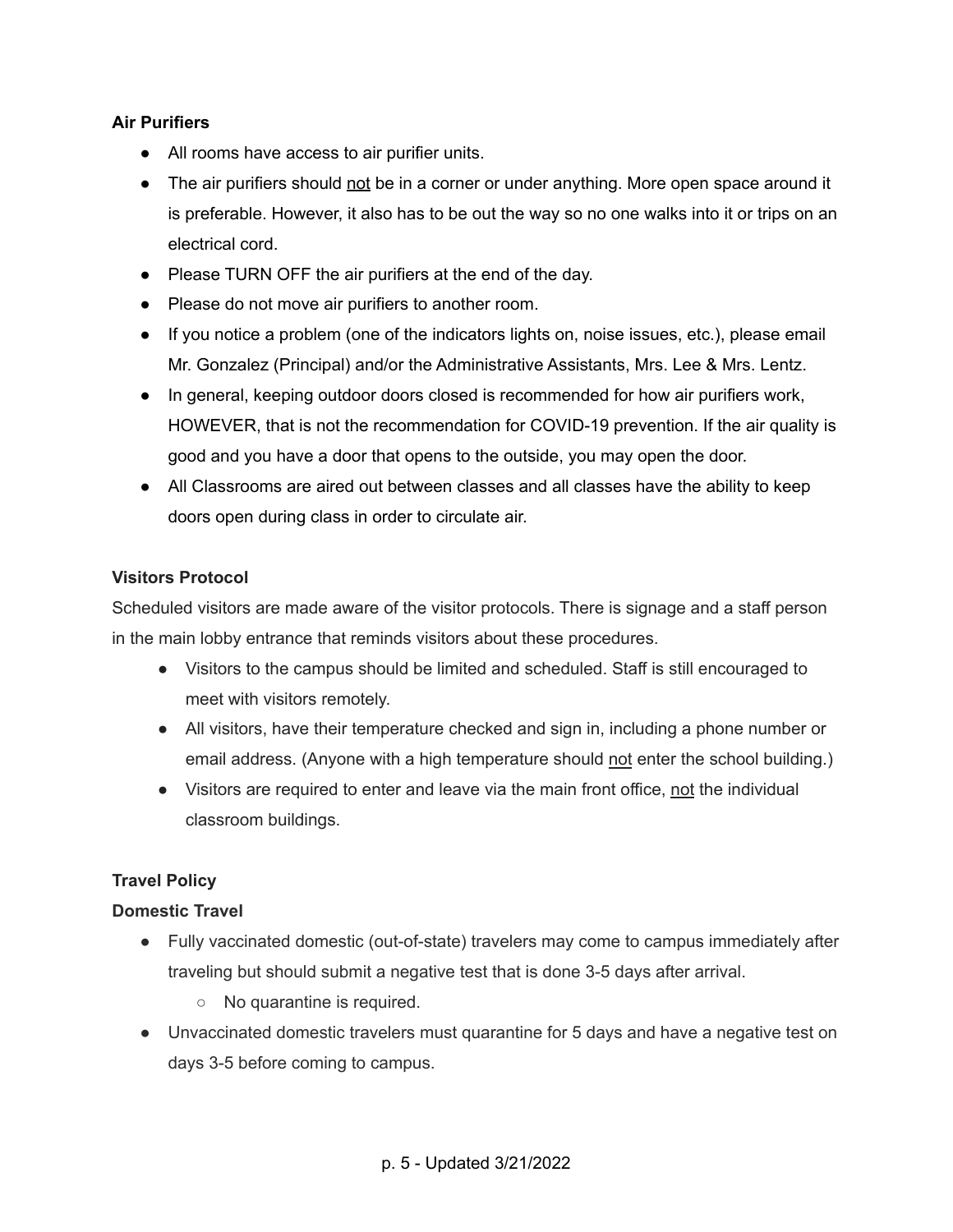# **International Travel: Here is the current policy for international travel from the CDC ([International](https://www.cdc.gov/coronavirus/2019-ncov/travelers/international-travel-during-covid19.html) Travel During COVID-19):**

- Before you arrive in the United States:
	- All air passengers coming to the United States, including U.S. citizens and fully vaccinated people, are [required](https://www.cdc.gov/coronavirus/2019-ncov/travelers/testing-international-air-travelers.html) to have a negative COVID-19 test result no more than 3 days before travel or documentation of recovery from COVID-19 in the past 3 months before they board a flight to the United States.
- After travel:
	- Get tested with a [viral](https://www.cdc.gov/coronavirus/2019-ncov/testing/diagnostic-testing.html) test 3-5 days after travel.
	- Fully vaccinated international travelers may come to campus with a negative test done 3-5 days after arrival.
	- Non-vaccinated travelers should quarantine for 5 days and have a negative test on days 3-5 before coming to campus.

#### **Health Screenings for Students and Staff**

#### **Temperature Check**

- Anyone entering the building, including faculty, staff, students, and visitors, is required to go through the Safe Space Scan 3S-07T temperature check station or have their temperature manually checked with a touchless thermometer when they enter the building.
- Per health department guidelines, anyone with a temperature of 100.4 degrees F or higher is not permitted to enter the building.
- Families are required to drop off students via the car line. Parents are encouraged not to walk to campus with their children.
- Families receive reminders on newsletters and emails to keep sick students at home.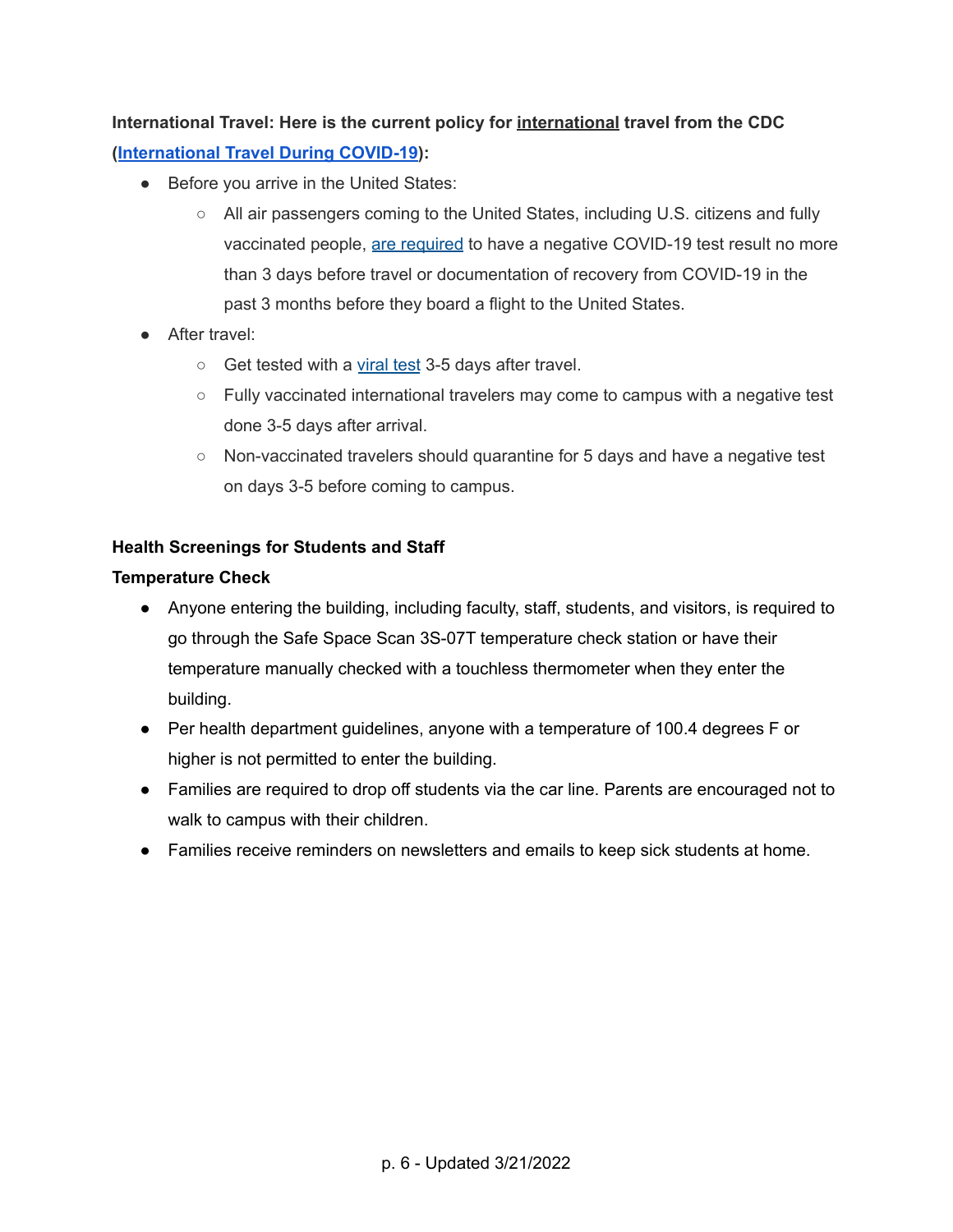#### **Health Screening and Stay-Home Policy**

- When a student expresses that they are unwell, looks sick, or has COVID-19 symptoms, they are sent to the front office and stay in a private room in building 207, separated from other school members.
- Office staff will contact the student's family or emergency contact and request the student to be picked up immediately.
- Students and staff are required to self-monitor and report the following symptoms: fever above 100.4 degrees F, chills, cough, shortness of breath or difficulty breathing, fatigue, muscle or body aches, headache, loss of taste or smell, sore throat, congestion, or running nose, nausea or vomiting, diarrhea.
- Students and staff with a fever above 100.4 degrees F are required to remain home until symptom-free for 24 hours without the use of fever-reducing medication.
- Sick staff members and students follow the SD County Covid-19 Staff Symptom Decision Tree and Student Symptom Decision Tree, respectively. (Student Decision Tree updated August 2021. Staff Decision Tree updated December 2020.)
- We encourage anyone who is unwell to stay home. When teachers need to stay home, sub lessons will be prepared and the classes will be covered by administrators and staff.
- If a family member or someone who lives with a student or faculty member becomes COVID-19 positive, please contact Mr. Gonzalez, or Mrs. Lee in his absence. We will follow the protocol on the Student Decision Tree and the Staff Decision Tree, respectively.

## **Vaccination Policy**

- Pacific Academy encourages all eligible students (12 years old and up) and their family members to receive the COVID-19 vaccine.
- We will keep a confidential record of students' COVID-19 vaccination. Families should email a copy of their child's COVID-19 vaccination after they receive the final dose to Mr. Gonzalez or to Mrs. Lee.
- Overseas students may have received a vaccine recognized by the World Health Organization. The list of vaccines approved by the WHO can be found on this web page: <https://extranet.who.int/pqweb/vaccines/covid-19-vaccines>
- Faculty and staff are strongly encouraged to receive the vaccine. Faculty and staff who are not vaccinated should do a COVID-19 test each week.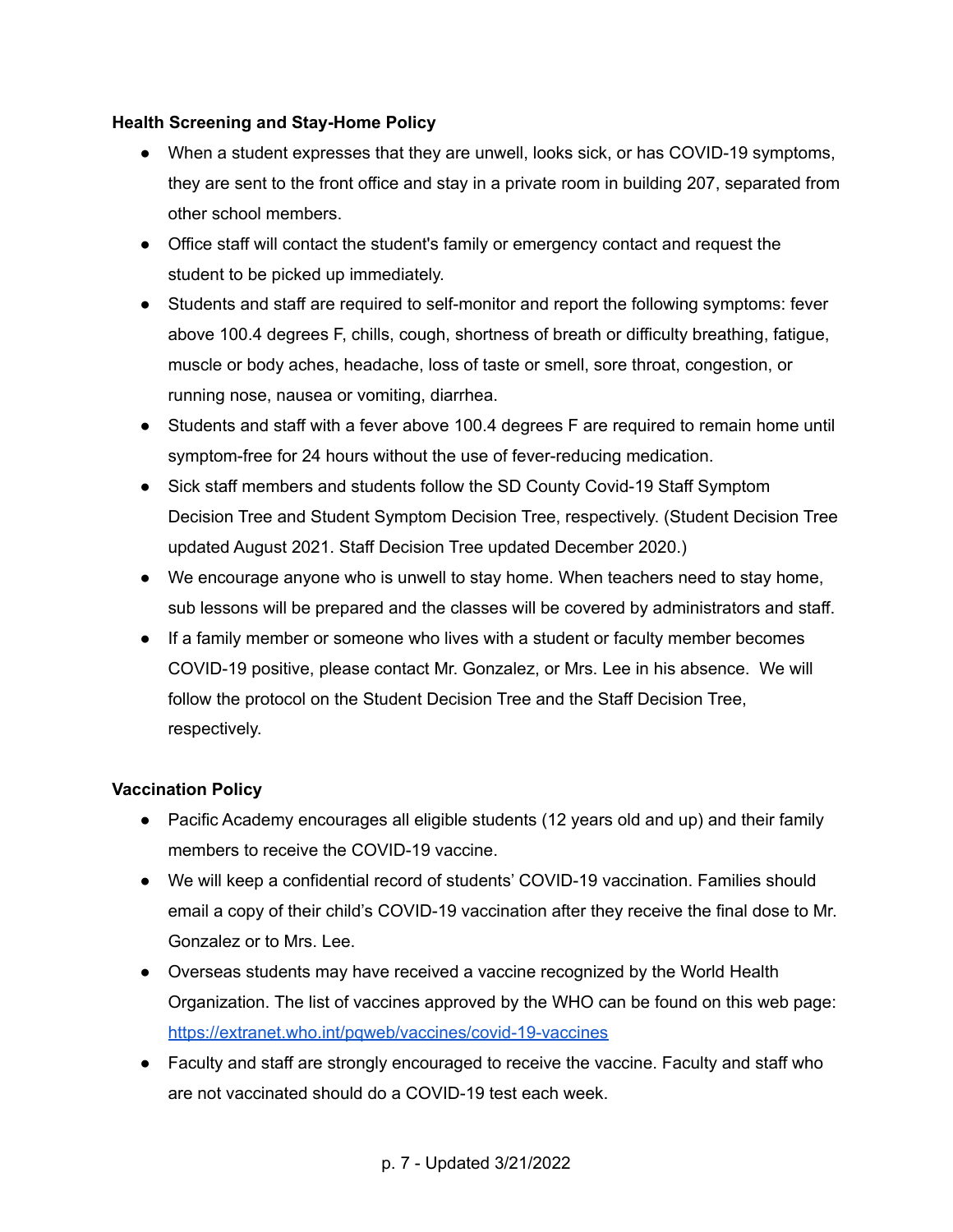### **Staff Training and Family Education**

- Faculty and staff are trained on the reopening plans and protocols through online and/or in-person meetings and email notifications. Faculty and staff are provided with all reopening plan documents, procedures, and policies.
- Families are educated on the plan through email notifications and online meetings, including K-12 parent orientation and K-12 Back to School Night. Since we are small, we have frequent communication with our families.

#### **Testing and Contact Tracing**

#### **Testing of Students and Staff**

- Students and staff will follow testing quidelines as recommended by the CDC Covid-19 Staff Symptom Decision Tree and Student Symptom Decision Tree.
- In the event of symptoms or exposure on campus, students and staff may be tested for COVID-19.
- Testing options are provided and include:
	- See <https://coronavirus.egovoc.com/covid-19-testing>
	- Contacting one's health care provider.
	- Ordering a free home test kit. Here is information: <https://occovid19.ochealthinfo.com/covid-19-testing>

#### **Contact Tracing and Communication Plans**

- The designated contact person for COVID-19 is Mr. Mario Gonzalez, Principal of Pacific Academy, Encinitas. In the case of Mr. Gonzalez's absence, Mrs. May Lee will assist and guide all needed information to Mr. Gonzalez.
- Mr. Gonzalez is the person to notify when a school member is identified as COVID-19 positive.
- If a student or faculty staff member is COVID-19 positive on campus, the following steps are taken:
	- Pacific Academy will follow the most recently updated decision tree recommendations.
	- Notify SD County Health Department.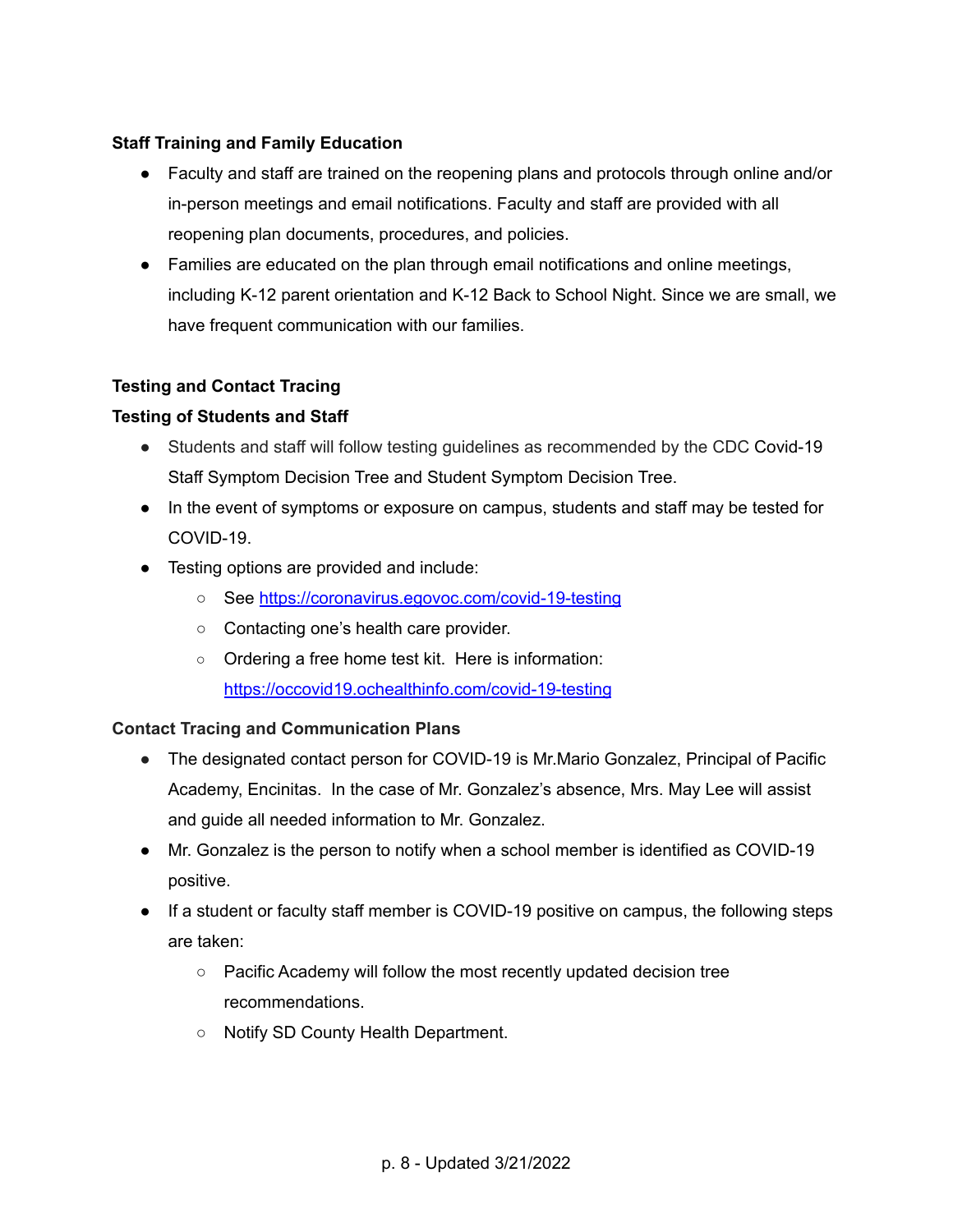- $\circ$  Exclude from school for the amount of time recommended on the most current decision tree (up to 10 days from symptom onset date or, if asymptomatic for 10 days from specimen collection date).
- Identify school contacts, inform SD County Health of identified contacts, and exclude contacts as needed per the SD County Decision Tree
- Recommend testing asymptomatic contacts 5-7 days from last exposure and immediate testing of symptomatic contacts (negative test results will not shorten 10-day exclusion).
- Disinfection and cleaning of all classrooms and spaces.
- The individual's testing results are confidential information. Privacy is maintained in accordance with FERPA and HIPAA requirements.
- Mr. Gonzalez will do all contact tracing. In the case of his absence, Mrs. Lee will conduct all contact training, send all communications, and send all reports to local health officials. All procedures as outlined in the SD County "Investigation and Contact Tracing Guidelines for SD Schools" will be followed.
- In accordance with state and local laws and regulations, Mr. Gonzalez will notify local health officials, staff, and families immediately of any case of COVID-19 while maintaining confidentiality in accordance with the Americans with Disabilities Act (ADA).
- Anyone who is exposed should monitor themselves for symptoms. In particular, a Community Notification is emailed by Mr. Gonzalez to the entire school community (students, parents/guardians, faculty, and staff) for any case of COVID-19.
	- $\circ$  A "risk of low exposure" notification is sent to all community members who were present on campus for any days of a confirmed positive COVID-19 case on campus.
	- $\circ$  Mr. Gonzalez will also inform those who have had close contact with a person diagnosed with COVID-19, and provide appropriate instructions.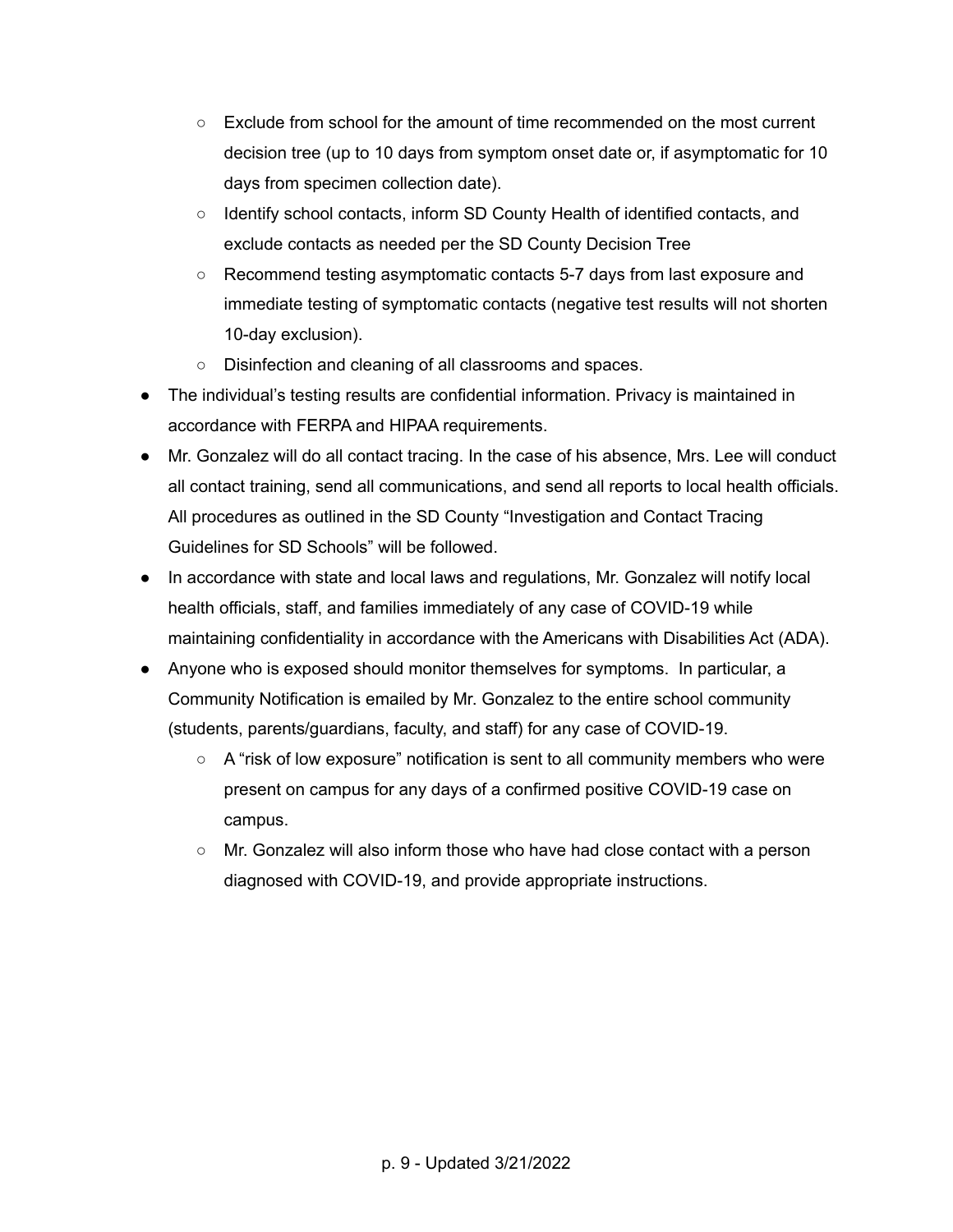# **Triggers for Switching to Remote Learning**

Pacific Academy follows a more strict guideline than what is provided by the CDC or CDPH.

- If a student or faculty staff member is COVID-19 positive on campus, the following steps are taken:
	- Notify SD County Health Department.
	- Exclude from school for up to 10 days from symptom onset date or, if asymptomatic for 10 days from specimen collection date.
	- Identify school contacts, inform SD County Health Department of identified contacts, and exclude contacts as needed per the SD County Decision Tree.
		- In the instance of a campus exposure case, Pacific Academy will not transition to 10 days of remote learning. Rather, in accordance with CDPH guidance and to provide continuity of instruction, in-person classes will continue.
		- Community notification and contact tracing will still be done. Pacific Academy will follow the SD County Decision Tree for close contacts. In sum, the Decision Tree allows vaccinated contacts with no symptoms to remain in school, and for unvaccinated contacts with no symptoms to remain in school with modifications such as testing.
		- Pacific Academy will require free, on-campus antigen rapid testing of the affected program (grades K-5 or 6-12) one or two days, as feasible, after a positive campus exposure. FDA-approved testing will be mandatory to return to school.
		- If the number of positive cases warrants a transition to remote learning, we will implement our 10-day remote learning procedures. CDPH does not have a "specific case threshold at which the State recommends an immediate temporary closure of a classroom or school. Instead, the process should be guided by local epidemiology, with particular attention paid to concern for in-school transmission."
- Disinfection and cleaning of all classrooms and other spaces.
- Our team of teachers and staff are trained to continue delivering course content virtually and are ready to make the transition smoothly.
- If a family member or someone who lives with a student or faculty member becomes COVID-19 positive, please contact Mr. Gonzalez, or Mrs. Lee in his absence. We will follow the protocol on the Student Decision Tree and the Staff Decision Tree, respectively.